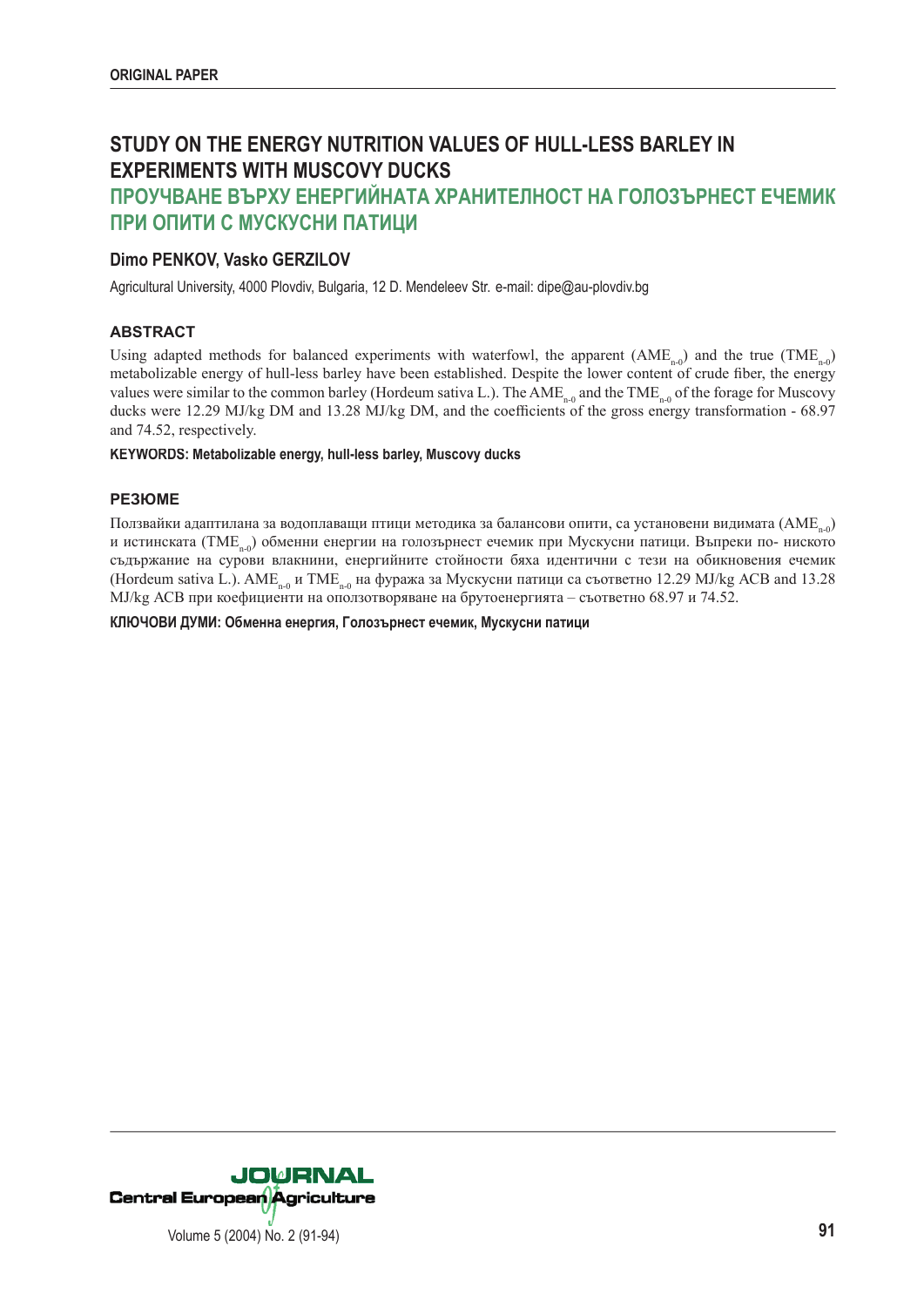#### **РАЗШИРЕНО РЕЗЮМЕ**

Голозърнестият ечемик е сравнително нова култура за България. Той може да се ползва в хранително – вкусовата промишленост в България, но също така е и важен за храненето на птици, особено за водоплаващи. Целта на настоящото изследване е да се установи химичният състав и брутоенергийната стойност на 4 перспективни лении голозърнест ечемик, както и видимата и истинската обменни енергии на осреднена стокова партида от фуража при опити с Мускусни патици.

През 2003 год са проведени балансови опити с 12 едногодишни Мускусни патока с осреднена стокова партида от фуража. Ползвана е методика за балансови опити с водоплаващи птици.

Различните линии от фуража не показват съществени разлики, както в химичния си състав, така и в брутоенергийната си стойност, следователно те могат да бъдат използвани при храненето на птиците без опасност от съществени разлики в сравнение със средната хранителна стойност. Съпоставени с обикновения ечемик, по – съществени са разликите в съдържанието на сурови влакнини (в голозърнестия ечемик суровите влакнини са с около 60% по – малко) и в БЕВ (БЕВ в изследвания фураж е с 3-4% повече). Видимата обменна енергия (ВОЕn-о) на осреднена стокова партида от голозърнест ечемик при опити с Мускуснни патици е 12.29 MJ/kg АСВ, при коефициент на оползотворяване на брутоенергията 68.97.

Истинската обменна енергия (ИОЕn-о) на осреднена стокова партида от голозърнест ечемик при опити с Мускуснни патици е 13.28 MJ/kg АСВ, при коефициент на оползотворяване на брутоенергията 74.52.

## **INTRODUCTION**

Hull-less barley is a comparatively new crop for Bulgaria. It can be successfully used in food and flavour industry in Bulgaria but it is also important for fowl nutrition. In Bulgaria different lines of the forage are in a process of testing and consolidating.

In the combined forages for waterfowl, along with maize, much bigger amounts of other cereals could be included too [6, 8].

The advantages of hull-less barley could be found above all in the low content of crude fibers that may contribute to the better digestion of the nutrient substances and hence, to the better utilization of the forage gross energy by the birds.

The aim of the present study was to establish the chemical composition and the gross energy of 4 perspective hull-less barley lines, as well as the apparent and true metabolizable energy of a stocking lot of the forage in experiments with Muscovy ducks.

#### **MATERIAL AND METHODS**

In 2001-2002 the chemical composition and the energy value of 4 lines of hull-less barley from the collection of the Department of Genetics and Breeding, the Agricultural University – Plovdiv, were studied.

The chemical composition was established following the Veende method  $[5]$  and the gross energy value – by the microprocessor calorimeter KL 11 Mikado.

In 2003 balanced experiments with 12 one-year old Muscovy drakes were conducted with a stocking lot of the forage containing 25 % of each line. The methods of balanced experiments with waterfowl were applied [1, 4].

The apparent and the true metabolizable energy of the forage were calculated following the method of Sibbald

| Variety            | DM- $\%$ | Content in $DM-$ % |         |        |      |            | Gross energy |
|--------------------|----------|--------------------|---------|--------|------|------------|--------------|
|                    |          | Crude              | Ether   | Crude  | Ash  | <b>NPE</b> | in DM-MJ/kg  |
|                    |          | protein            | extract | fibber |      |            |              |
| P <sub>v</sub> 103 | 87.91    | 13.87              | 1.06    | 1.87   | 2.05 | 81.15      | 17.91        |
| Pv 104             | 88.33    | 14.85              | 0.94    | 1.61   | 1.96 | 80.64      | 17.80        |
| 557A00299          | 87.34    | 14.24              | 1.19    | 1.98   | 1.91 | 80.68      | 17.82        |
| 557A01099          | 87.21    | 11.11              | 1.14    | 2.11   | 1.97 | 83.67      | 17.74        |
| Average for the    | 87.70    | 13.52              | 1.08    | 1.89   | 1.97 | 81.54      | 17.82        |
| stocking lot       |          |                    |         |        |      |            |              |

Table 1: Chemical composition of the different varieties of pear barley– object of the experiment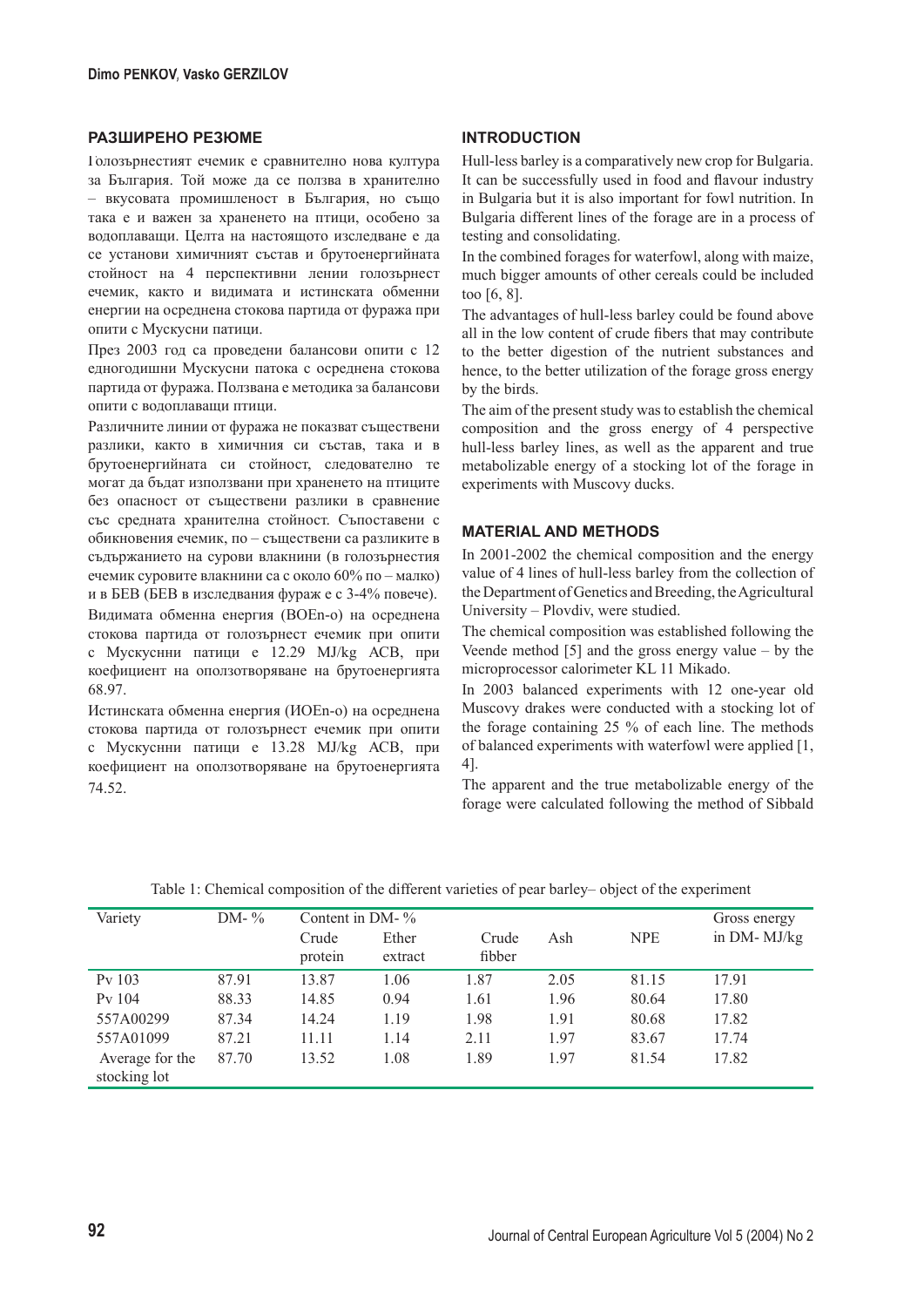| Indexes                    | Tube fed analogs  | Feed deprived analogs    |
|----------------------------|-------------------|--------------------------|
| Dry matter input $(g)$     | $52.87 \pm 0.10$  | $\overline{\phantom{a}}$ |
| Energy input $-J$          | $941668 \pm 1737$ | $\overline{\phantom{0}}$ |
| Nitrogen- $input(g)$       | $1.049 \pm 0.002$ | -                        |
| Energy output- J           | 307226±17223      | 71452±9692               |
| Nitrogen output $(g)$      | $1.479 \pm 0.083$ | $0.744 \pm 0.101$        |
| Apparent N- retained $(g)$ |                   | $-0.430$                 |

Table 2: Input and output of substances and energy of tube fed and feed deprived birds  $(n=6+6)$ 

Table 3: Apparent and true metabolizable energy of pear barley in experiments with geese

| Indexes                                   | Values |
|-------------------------------------------|--------|
| Apparent metabol. energy (AME) – MJ/kg DM | 12.00  |
| AME $n-0$ – MJ/kg ACB/DM                  | 12.29  |
| True metabol. energy (TME)- MJ/kg DM      | 13.36  |
| TME $n-o - MJ/kg DM$                      | 13.28  |
| Gross energy use $-AMEn-o/GE$             | 68.97  |
| Gross energy use - TMEn-o/GE              | 74.52  |

(1986):

• AME  $=$  (EI - EO)/ FI

•  $AME_{n-0} = AME - (34.4 \times ANR/FI)$ 

• TME =  $AME + (FEL / FI)$ 

• TME<sub>ne</sub> = TME - (34.4 x ANR / FI) - (34.4 x FNL / FI) Where: AME and TME – apparent and true metabolizable energy,  $EI$  – energy input by the forage,  $EO$  – energy output with the excrement of fed birds,  $FI$  – food input /g/ , ANR – apparent nitrogen retained, FEL – food-deprived analogues energy loss, FNL – food-deprived analogues nitrogen loss,  $_{n=0}$  – corrected values at zero nitrogen balance.

#### **RESULTS AND DISCUSSION**

Table 1 shows the chemical composition and the gross energy values of the four forage lines, as well as the mean values of the stocking lot, the object of the experiment.

The separate forage lines did not manifest significant differences both in their chemical compositions and in gross energy contents. Consequently, they could be used for fowl nutrition without the danger of receiving significant differences from their mean nutrition value. Compared to common barley grain [2] the most significant were the differences in the crude fiber content (in hull-less barley the crude fibers were  $60\%$  less) and non- protein extract (NPE-in the studied forage they were  $3 - 4$  % more). There were no significant differences in the crude protein and ether extracts, as well as in the gross energy values of the tested forages.

Table 2 shoes the input and output amounts of substances and the energy of fed and food deprived drakes.

Table 3 presents the calculated values of the apparent and the true metabolizable energy (corrected to zero nitrogen balance) and the utilization of the gross energy of the hull-less barley stocking lot.

The hull-less barley fell behind the basic energy forage for fowl nutrition and behind the hull-less oats, both, by apparent and by true metabolizable energy [1]. The differences in the true metabolizable energies were 2.4 and 2.1 MJ/kg dry matter (DM) respectively. When comparing the energy values of the hull-less and common barley in geese [1], it becomes obvious that in both species there is no significant differences in apparent as well as in true metabolizable energy.

#### **CONCLUSIONS**

The hull-less barley lines studied did not manifest significant differences in their chemical composition and gross energy value. Consequently, great differences in their nutrition value for fowl by lots could not be expected, too. The apparent metabolizable energy of a stocking lot of hull-less barley in experiments with Muscovy drakes was 12.29 MJ/kg DM, the coefficient of gross energy utilization being 68.97.

The true metabolizable energy of a stocking lot of hull-less barley in experiments with Muscovy drakes was 13.28 MJ/kg DM, the coefficient of gross energy utilization being 74.52.